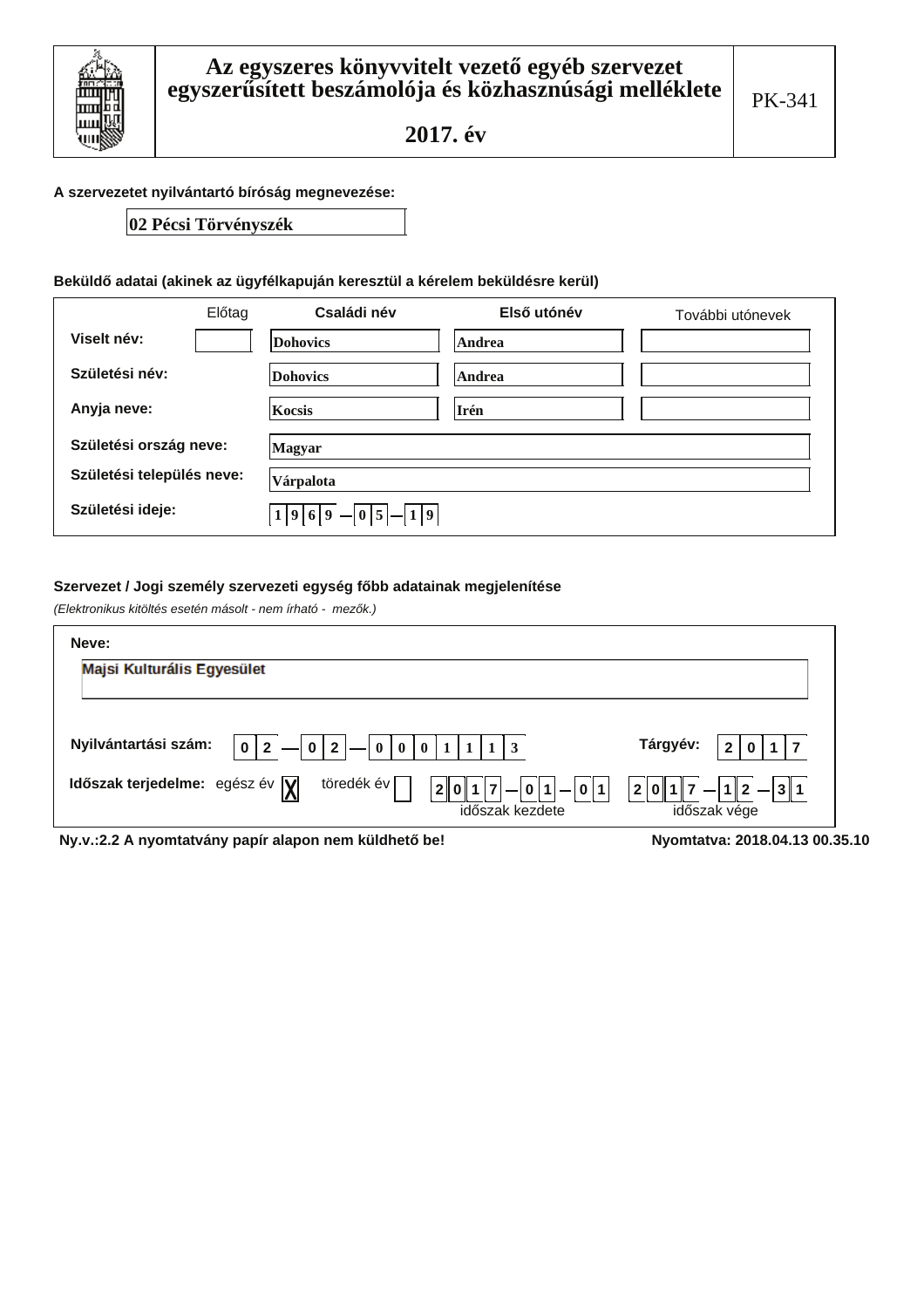|                            | Az egyszeres könyvvitelt vezető egyéb szervezet<br>egyszerűsített beszámolója és közhasznúsági melléklete<br>2017. év                                                    | PK-341                                                     |
|----------------------------|--------------------------------------------------------------------------------------------------------------------------------------------------------------------------|------------------------------------------------------------|
|                            | A szervezetet nyilvántartó bíróság megnevezése:<br>02 Pécsi Törvényszék                                                                                                  | Tárgyév:<br>$\overline{7}$<br>2<br>1<br>0                  |
|                            | töredék év<br>Időszak terjedelme:<br>egész év $ \mathbf{X} $<br>$ 2 0 1 7  -  0 1  -  0 1 $<br>2 0 1 7<br>időszak kezdete                                                | 3 1<br>$\overline{\mathbf{c}}$<br>$1\vert$<br>időszak vége |
|                            | Válassza ki, hogy a beszámoló (és közhasznúsági melléklet) az alábbiak közül melyikre vonatkozik!                                                                        |                                                            |
| a. Szervezet               |                                                                                                                                                                          |                                                            |
|                            | b. Jogi személy szervezeti egység (származtatott jogi személy)                                                                                                           |                                                            |
| Szervezet neve:            |                                                                                                                                                                          |                                                            |
| Majsi Kulturális Egyesület |                                                                                                                                                                          |                                                            |
| Szervezet székhelye:       |                                                                                                                                                                          |                                                            |
| Irányítószám:              | Település:<br>7 8 3<br><b>Majs</b>                                                                                                                                       |                                                            |
| Közterület neve:           | Közterület jellege:<br><b>Táncsics M</b><br>lutca                                                                                                                        |                                                            |
| Házszám:                   | Emelet:<br>Lépcsőház:<br>Ajtó:                                                                                                                                           |                                                            |
|                            | 378                                                                                                                                                                      |                                                            |
|                            | Jogi személy szervezeti egység neve:                                                                                                                                     |                                                            |
|                            |                                                                                                                                                                          |                                                            |
|                            | Jogi személy szervezeti egység székhelye:                                                                                                                                |                                                            |
| Irányítószám:              | Település:                                                                                                                                                               |                                                            |
| Közterület neve:           | Közterület jellege:                                                                                                                                                      |                                                            |
| Házszám:                   | Lépcsőház:<br>Emelet:<br>Ajtó:                                                                                                                                           |                                                            |
|                            |                                                                                                                                                                          |                                                            |
|                            |                                                                                                                                                                          |                                                            |
| Nyilvántartási szám:       | $ 0 2 $ $  0 2$ $  0 0 0 1 1 1 3$<br>(Jogi személy szervezeti egység esetében: "Anyaszervezet")                                                                          |                                                            |
|                            |                                                                                                                                                                          |                                                            |
| Bejegyző határozat száma:  | $\vert P \vert k \vert \vert 6 \vert 0 \vert 0 \vert 3 \vert 6 \vert$<br>6 0 <br>(Jogi személy szervezeti egység esetében:<br>Jogi személlyé nyilvánító határozat száma) | 1 9 9 4 / 1 0                                              |
|                            |                                                                                                                                                                          |                                                            |
|                            | Szervezet / Jogi személy szervezeti egység adószáma:<br>$18305678 - 1 - 02$                                                                                              |                                                            |
| képviselőjének neve:       | Szervezet / Jogi személy szervezeti egység<br>Tényi János                                                                                                                |                                                            |
| Képviselő aláírása:        |                                                                                                                                                                          |                                                            |
| Keltezés:                  |                                                                                                                                                                          |                                                            |
| Majs                       | $2 0 1 8 - 0 2 - 1 8 $                                                                                                                                                   |                                                            |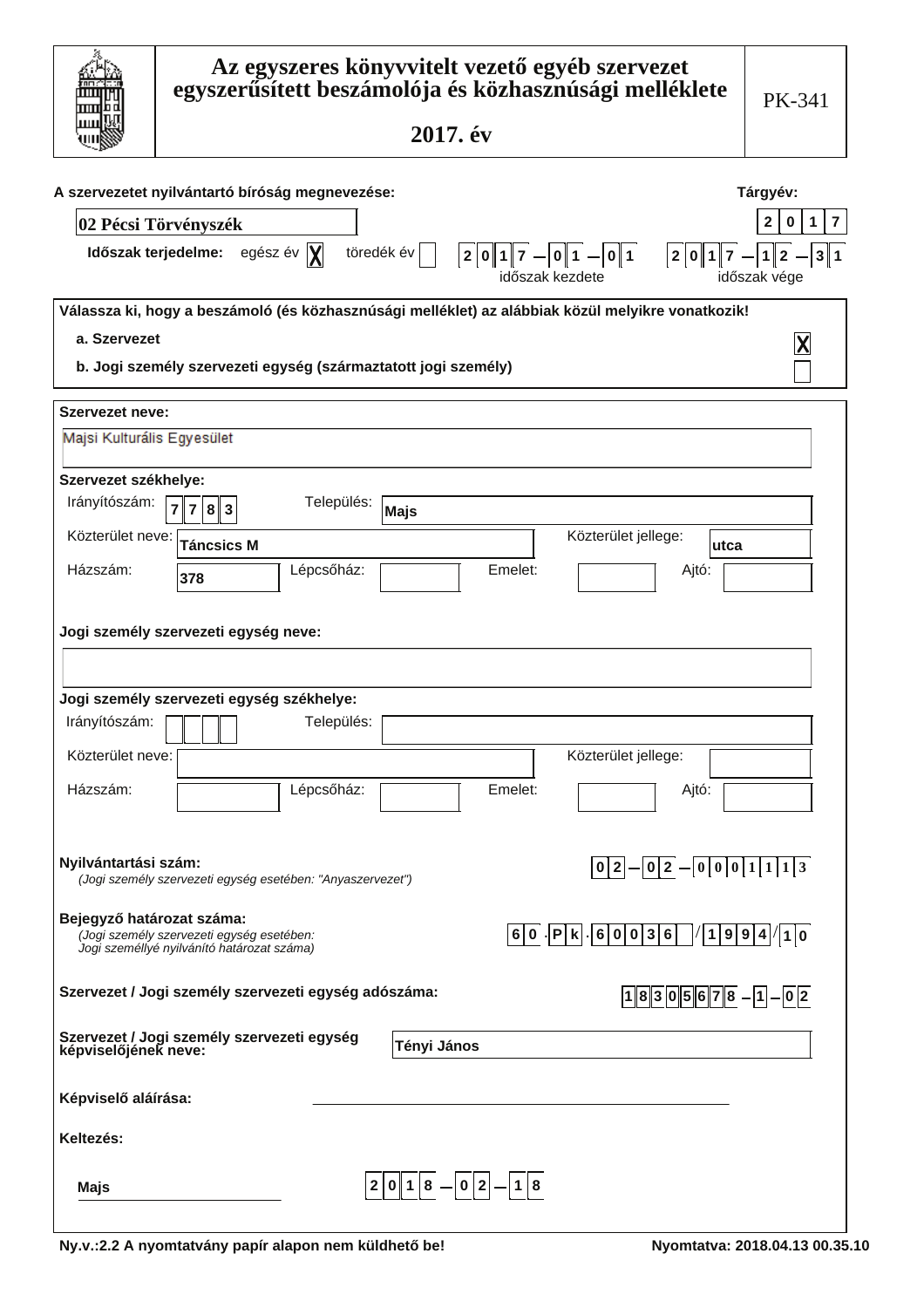Szervezet / Jogi személy szervezeti egység neve:

Majsi Kulturális Egyesület

Ш

| Az egyszerűsített beszámoló mérlege                                    |          |                          | (Adatok ezer forintban.) |
|------------------------------------------------------------------------|----------|--------------------------|--------------------------|
|                                                                        | Előző év | Előző év<br>helyesbítése | Tárgyév                  |
| ESZKÖZÖK (AKTÍVÁK)                                                     |          |                          |                          |
| Befektetett eszközök<br>А.                                             |          |                          |                          |
| I. Immateriális javak                                                  |          |                          |                          |
| II. Tárgyi eszközök                                                    |          |                          |                          |
| III. Befektetett pénzügyi eszközök                                     |          |                          |                          |
| Forgóeszközök<br>В.                                                    | 322      |                          | 582                      |
| I. Készletek                                                           |          |                          |                          |
| II. Követelések                                                        |          |                          |                          |
| III. Értékpapírok                                                      |          |                          |                          |
| IV. Pénzeszközök                                                       | 322      |                          | 582                      |
| ESZKÖZÖK ÖSSZESEN                                                      | 322      |                          | 582                      |
| FORRÁSOK (PASSZÍVÁK)                                                   |          |                          |                          |
| Saját tőke<br>C.                                                       | 321      |                          | 582                      |
| I. Induló tőke/jegyzett tőke                                           |          |                          |                          |
| II. Tőkeváltozás/eredmény                                              | 285      |                          | 321                      |
| III. Lekötött tartalék                                                 |          |                          |                          |
| IV. Tárgyévi eredmény alaptevékenységből<br>(közhasznú tevékenységből) | 36       |                          | 261                      |
| V. Tárgyévi erdemény vállalkozási tevékenységből                       |          |                          |                          |
| Tartalék<br>D.                                                         |          |                          |                          |
| Ε.<br>Céltartalékok                                                    |          |                          |                          |
| F.<br>Kötelezettségek                                                  | 1        |                          | 0                        |
| I. Hosszú lejáratú kötelezettségek                                     |          |                          |                          |
| II. Rövid lejáratú kötelezettségek                                     | 1        |                          | 0                        |
| FORRÁSOK ÖSSZESEN                                                      | 322      |                          | 582                      |

Ny.v.:2.2 A nyomtatvány papír alapon nem küldhető be!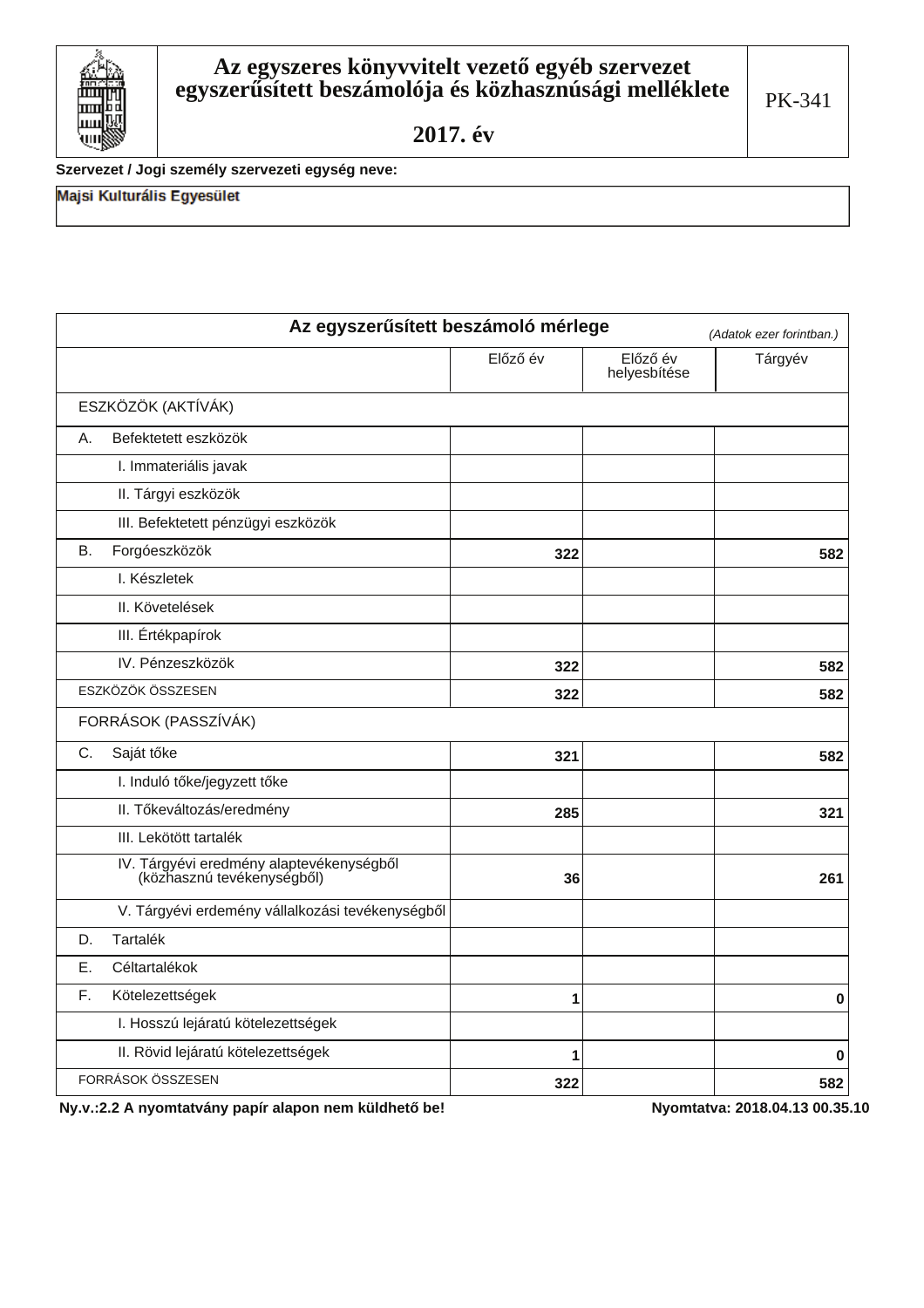

# Szervezet / Jogi személy szervezeti egység neve:

# Majsi Kulturális Egyesület

|                                                                       |          |                          |         |                          | Egyszerűsített beszámoló eredménylevezetése |         |          | (Adatok ezer forintban.) |         |
|-----------------------------------------------------------------------|----------|--------------------------|---------|--------------------------|---------------------------------------------|---------|----------|--------------------------|---------|
|                                                                       |          | Alaptevékenység          |         | Vállalkozási tevékenység |                                             |         |          | Összesen                 |         |
|                                                                       | előző év | előző év<br>helyesbítése | tárgyév | előző év                 | előző év<br>helyesbítése                    | tárgyév | előző év | előző év<br>helyesbítése | tárgyév |
| A. Végleges pénzbevételek,<br>elszámolt bevételek (I+II)              | 573      |                          | 798     |                          |                                             |         | 573      |                          | 798     |
| I. Pénzügyileg rendezett<br>bevételek                                 | 573      |                          | 798     |                          |                                             |         | 573      |                          | 798     |
| ebből:                                                                |          |                          |         |                          |                                             |         |          |                          |         |
| - tagdíj                                                              | 27       |                          | 40      |                          |                                             |         | 27       |                          | 40      |
| - alapítótól kapott befizetés                                         |          |                          |         |                          |                                             |         |          |                          |         |
| - támogatások                                                         | 296      |                          | 609     |                          |                                             |         | 296      |                          | 609     |
| ebből: adományok                                                      |          |                          | 60      |                          |                                             |         |          |                          | 60      |
| - egyéb bevételek                                                     | 250      |                          | 149     |                          |                                             |         | 250      |                          | 149     |
| II. Pénzbevételt nem jelentő<br>bevételek                             |          |                          |         |                          |                                             |         |          |                          |         |
| B. Végleges pénzkiadások,<br>elszámolt ráfordítások<br>$(III+V+V+VI)$ | 537      |                          | 537     |                          |                                             |         | 537      |                          | 537     |
| III. Ráfordításként<br>érvényesíthető kiadások                        | 537      |                          | 537     |                          |                                             |         | 537      |                          | 537     |
| IV. Ráfordítást jelentő<br>eszközváltozások                           |          |                          |         |                          |                                             |         |          |                          |         |
| V. Ráfordítást jelentő<br>elszámolások                                |          |                          |         |                          |                                             |         |          |                          |         |
| VI. Ráfordításként nem<br>érvényesíthető kiadások                     |          |                          |         |                          |                                             |         |          |                          |         |
| C. Tárgyévi pénzügyi eredmény<br>$(I-III-VI)$                         | 36       |                          | 261     |                          |                                             |         | 36       |                          | 261     |
| D. Nem pénzben realizált<br>eredmény (II-IV-V)                        |          |                          |         |                          |                                             |         |          |                          |         |
| E. Adózás előtti eredmény<br>$(I+II)-(III+IV+V)$                      | 36       |                          | 261     |                          |                                             |         | 36       |                          | 261     |
| F. Fizetendő társasági adó                                            |          |                          |         |                          |                                             |         |          |                          |         |
| G. Tárgyévi eredmény (E-F)                                            | 36       |                          | 261     |                          |                                             |         | 36       |                          | 261     |

Ny.v.:2.2 A nyomtatvány papír alapon nem küldhető be!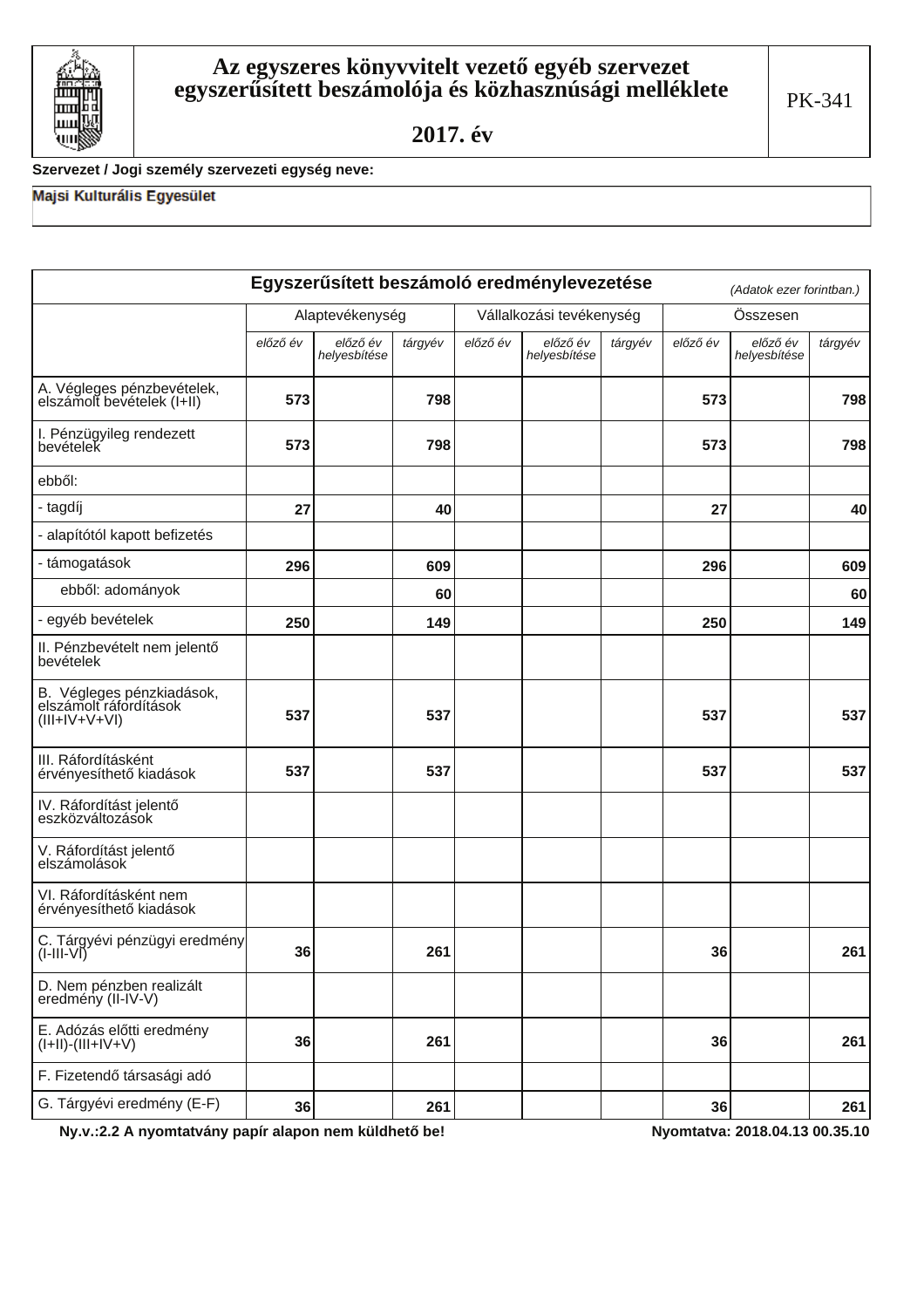

# Szervezet / Jogi személy szervezeti egység neve:

# Majsi Kulturális Egyesület

|                                                                                                                                                                         | Egyszerűsített beszámoló eredménylevezetése 2.<br>(Adatok ezer forintban.) |                          |         |          |                          |         |          |                          |         |
|-------------------------------------------------------------------------------------------------------------------------------------------------------------------------|----------------------------------------------------------------------------|--------------------------|---------|----------|--------------------------|---------|----------|--------------------------|---------|
|                                                                                                                                                                         |                                                                            | Alaptevékenység          |         |          | Vállalkozási tevékenység |         |          | Összesen                 |         |
|                                                                                                                                                                         | előző év                                                                   | előző év<br>helyesbítése | tárgyév | előző év | előző év<br>helyesbítése | tárgyév | előző év | előző év<br>helyesbítése | tárgyév |
| Tájékoztató adatok                                                                                                                                                      |                                                                            |                          |         |          |                          |         |          |                          |         |
| A. Központi költségvetési<br>támogatás                                                                                                                                  |                                                                            |                          | 350     |          |                          |         |          |                          | 350     |
| ebből:<br>- normatív támogatás                                                                                                                                          |                                                                            |                          |         |          |                          |         |          |                          |         |
| B. Helyi önkormányzati<br>költségvetési támogatás                                                                                                                       |                                                                            |                          | 111     |          |                          |         |          |                          | 111     |
| ebből:<br>- normatív támogatás                                                                                                                                          |                                                                            |                          |         |          |                          |         |          |                          |         |
| C. Az Európai Unió strukturális<br>alapjaiból, illetve a Kohéziós<br>Alapból nyújtott támogatás                                                                         |                                                                            |                          |         |          |                          |         |          |                          |         |
| D. Az Európai Unió költség-<br>vetéséből vagy más államtól,<br>nemzetközi szervezettől<br>származó támogatás                                                            |                                                                            |                          |         |          |                          |         |          |                          |         |
| E. A személyi jövedelemadó<br>meghatározott részének az<br>adózó rendelkezése szerinti fel-<br>használásáról szóló 1996. évi<br>CXXVI.törvény alapján átutalt<br>összeg | 96                                                                         |                          | 87      |          |                          |         | 96       |                          | 87      |
| F. Közszolgáltatási bevétel                                                                                                                                             |                                                                            |                          |         |          |                          |         |          |                          |         |
| G. Végleges pénzbevételekből,<br>elszámolt bevételekből a köz-<br>hasznú tevékenység bevétele                                                                           | 573                                                                        |                          | 798     |          |                          |         | 573      |                          | 798     |
| H. Végleges pénzkiadásokból,<br>elszámolt ráfordításokból a köz-<br>hasznú tevékenység érdekében<br>felmerült pénzkiadás, ráfordítás                                    | 537                                                                        |                          | 487     |          |                          |         | 537      |                          | 487     |
| I. Végleges pénzkiadásokból,<br>elszámolt ráfordításokból a<br>személyi jellegű ráfordítás<br>(kiadás)                                                                  |                                                                            |                          |         |          |                          |         |          |                          |         |
| - ebből: vezető tisztségviselők<br>juttatásai                                                                                                                           |                                                                            |                          |         |          |                          |         |          |                          |         |
| J. Adományok                                                                                                                                                            |                                                                            |                          | 60      |          |                          |         |          |                          | 60      |

|                                                   | Könyvvizsgálói záradék |      |     |
|---------------------------------------------------|------------------------|------|-----|
| Az adatok könyvvizsgálattal alá vannak támasztva. |                        | laen | Nem |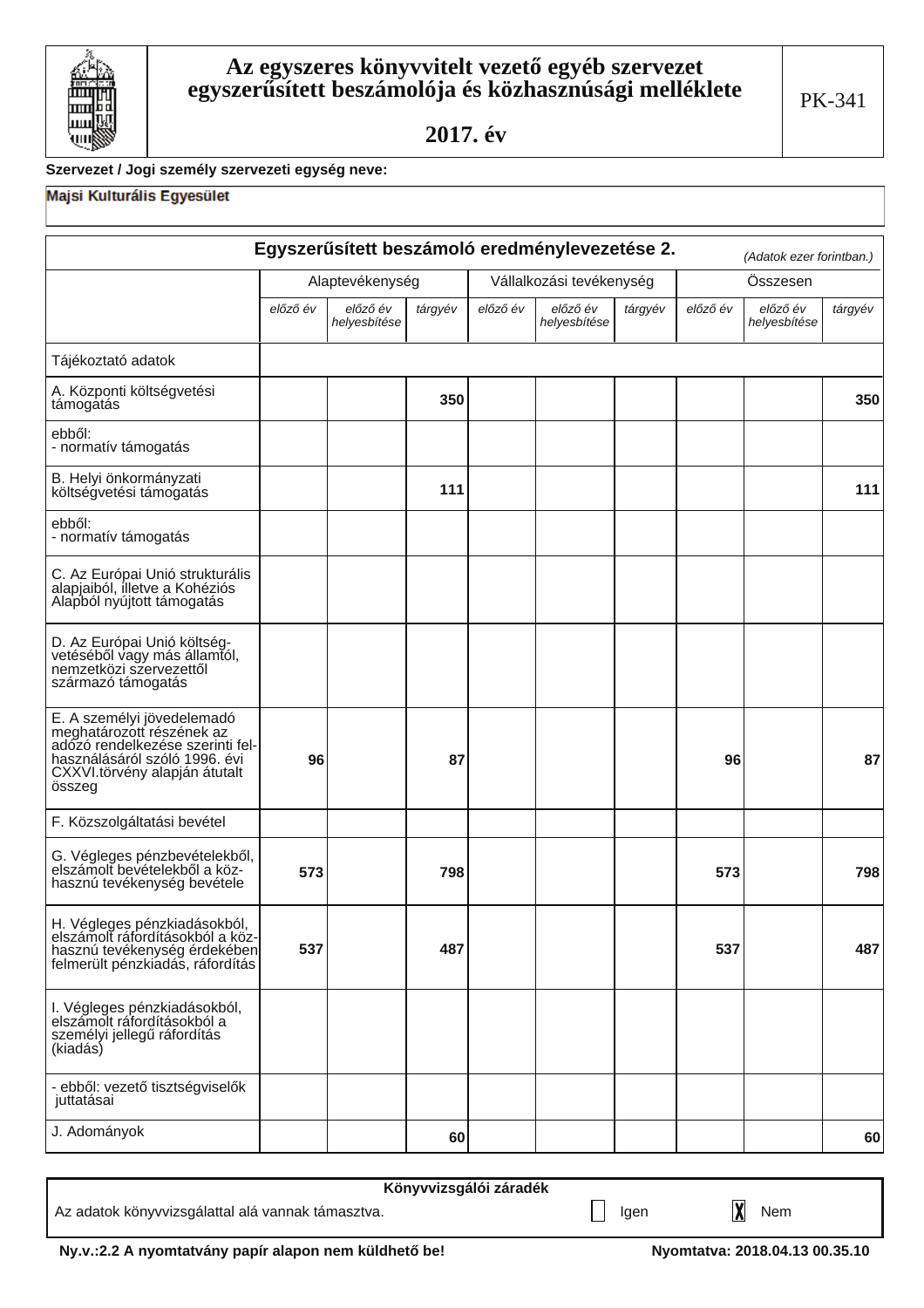# Az egyszeres könyvvitelt vezető egyéb szervezet<br>egyszerűsített beszámolója és közhasznúsági melléklete

2017. év

| 1. Szervezet / Jogi személy szervezeti egység azonosító adatai                                                                                                                                               |                                         |                                                           |
|--------------------------------------------------------------------------------------------------------------------------------------------------------------------------------------------------------------|-----------------------------------------|-----------------------------------------------------------|
| 1.1 Név: Szervezet                                                                                                                                                                                           |                                         |                                                           |
| Majsi Kulturális Egyesület                                                                                                                                                                                   |                                         |                                                           |
|                                                                                                                                                                                                              |                                         |                                                           |
| 1.2 Székhely: Szervezet<br>Irányítószám:<br>Település:                                                                                                                                                       |                                         |                                                           |
| 7<br> 7 8 3<br>Majs                                                                                                                                                                                          |                                         |                                                           |
| Közterület neve:<br><b>Táncsics M</b>                                                                                                                                                                        | Közterület jellege:                     | utca                                                      |
| Lépcsőház:<br>Emelet:<br>Házszám:<br>378                                                                                                                                                                     | Ajtó:                                   |                                                           |
| 1.1 Név: Jogi személy szervezeti egység                                                                                                                                                                      |                                         |                                                           |
|                                                                                                                                                                                                              |                                         |                                                           |
|                                                                                                                                                                                                              |                                         |                                                           |
| 1.2 Székhely: Jogi személy szervezeti egység                                                                                                                                                                 |                                         |                                                           |
| Irányítószám:<br>Település:                                                                                                                                                                                  |                                         |                                                           |
| Közterület neve:                                                                                                                                                                                             | Közterület jellege:                     |                                                           |
| Házszám:<br>Lépcsőház:<br>Emelet:                                                                                                                                                                            | Ajtó:                                   |                                                           |
| 1.3 Bejegyző / Jogi személlyé nyilvánító határozat száma:                                                                                                                                                    | 6 0 - P k - 6 0 0 3 6                   | $\frac{1}{9}9 4 1 1 0$                                    |
| 1.4 Nyilvántartási szám: ("Anyaszervezet")                                                                                                                                                                   | 0 2 <br>$\mathbf 2$<br>$\boldsymbol{0}$ | $\bf{0}$<br> 0 1<br>$\boldsymbol{0}$<br>$\vert$ 1<br> 1 3 |
| 1.5 Szervezet / Jogi személy szervezeti egység adószáma:                                                                                                                                                     | 1 8 3 0 5 6 7 8                         | $- 1 $ - $ 0 2$                                           |
| 1.6 Szervezet / Jogi személy szervezeti egység                                                                                                                                                               |                                         |                                                           |
| Tényi János<br>képviselőjének neve:                                                                                                                                                                          |                                         |                                                           |
| 2. Tárgyévben végzett alapcél szerinti és közhasznú tevékenységek bemutatása                                                                                                                                 |                                         |                                                           |
| A Majsi Kulturális Egyesület 24éves fennállása alatt a település kulturális életének fő mozgatórugója,2017                                                                                                   |                                         |                                                           |
| év tevékenysége során ismét megteremtette azokat a kulturális és szabadidős formákat , amelyek minden<br>generáció népcsoport számára elérhetőek voltak.Fontos szerepet töltött be a település kulturális és |                                         |                                                           |
| társasági életének a szervezésében, hozzájárult a kulturális sokszinűséghez, a közösségi összetartás                                                                                                         |                                         |                                                           |
| összhangjának megteremtéséhez.Rendezvényeivel hozzájárult a közösségi élet fenntartásához.Elősegítette<br>Majs község lakosságának tagjai között párbeszéd és kölcsönös együttmüködés létrejöttét. Mindezzel |                                         |                                                           |
| végső soron a település közösségének szolidaritás és művelődését segítette elő.2017 évi munkafeladatokat                                                                                                     |                                         |                                                           |
| sikeresen teljesitette,az évközben felmerülő problémákat rugalmasan megoldotta.                                                                                                                              |                                         |                                                           |
|                                                                                                                                                                                                              |                                         |                                                           |
| 3. Közhasznú tevékenységek bemutatása (tevékenységenként)                                                                                                                                                    |                                         |                                                           |
| 3.1 Közhasznú tevékenység megnevezése:<br>Kulturális tevékenység                                                                                                                                             |                                         |                                                           |
| 3.2 Közhasznú tevékenységhez kapcsolódó közfeladat, jogszabályhely:                                                                                                                                          |                                         |                                                           |
|                                                                                                                                                                                                              | 2011.évi CLXXXIX.tv                     |                                                           |
|                                                                                                                                                                                                              |                                         |                                                           |
| 3.3 Közhasznú tevékenység célcsoportja:<br>Minden Korosztály                                                                                                                                                 |                                         |                                                           |
| 3.4 Közhasznú tevékenységből részesülők létszáma:                                                                                                                                                            | 6500                                    |                                                           |
| 3.5 Közhasznú tevékenység főbb eredményei:<br>A szabidő kulturált, hasznos eltöltésének megfelelő szintű biztosítása,közösségépítő és megtartó                                                               |                                         |                                                           |
| erejének erősítése.                                                                                                                                                                                          |                                         |                                                           |
|                                                                                                                                                                                                              |                                         |                                                           |
|                                                                                                                                                                                                              |                                         |                                                           |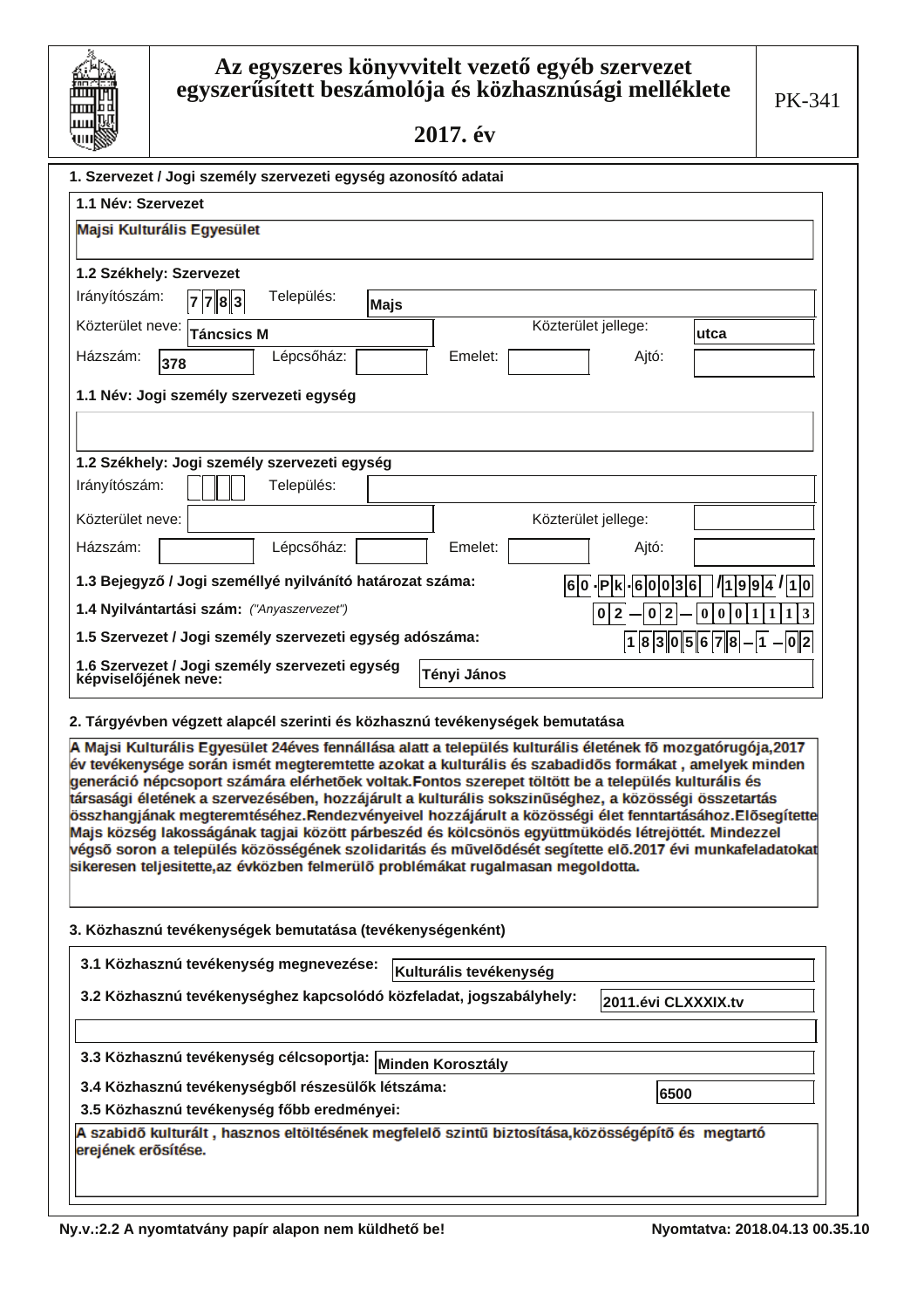

# Szervezet / Jogi személy szervezeti egység neve:

# Majsi Kulturális Egyesület

# 5. Cél szerinti juttatások kimutatása

(Adatok ezer forintban.)

| 5.1 | Cél szerinti juttatás megnevezése                    | Előző év | Tárgy év |
|-----|------------------------------------------------------|----------|----------|
|     |                                                      |          | 0        |
| 5.2 | Cél szerinti juttatás megnevezése                    | Előző év | Tárgy év |
|     |                                                      |          |          |
|     | 5.3 Cél szerinti juttatás megnevezése                | Előző év | Tárgy év |
|     |                                                      |          |          |
|     | Cél szerinti juttatások kimutatása<br>(összesen)     |          | n        |
|     | Cél szerinti juttatások kimutatása<br>(mindösszesen) |          | O        |

## 6. Vezető tisztségviselőknek nyújtott juttatás

|     | 6.1 Tisztség                                                     | Előző év (1) | Tárgy év (2) |
|-----|------------------------------------------------------------------|--------------|--------------|
|     |                                                                  |              |              |
| 6.2 | Tisztség                                                         | Előző év (1) | Tárgy év (2) |
|     |                                                                  |              |              |
|     | A. Vezető tisztségviselőknek nyújtott<br>juttatás (mindösszesen) |              | 0            |
|     |                                                                  |              |              |

Ny.v.:2.2 A nyomtatvány papír alapon nem küldhető be!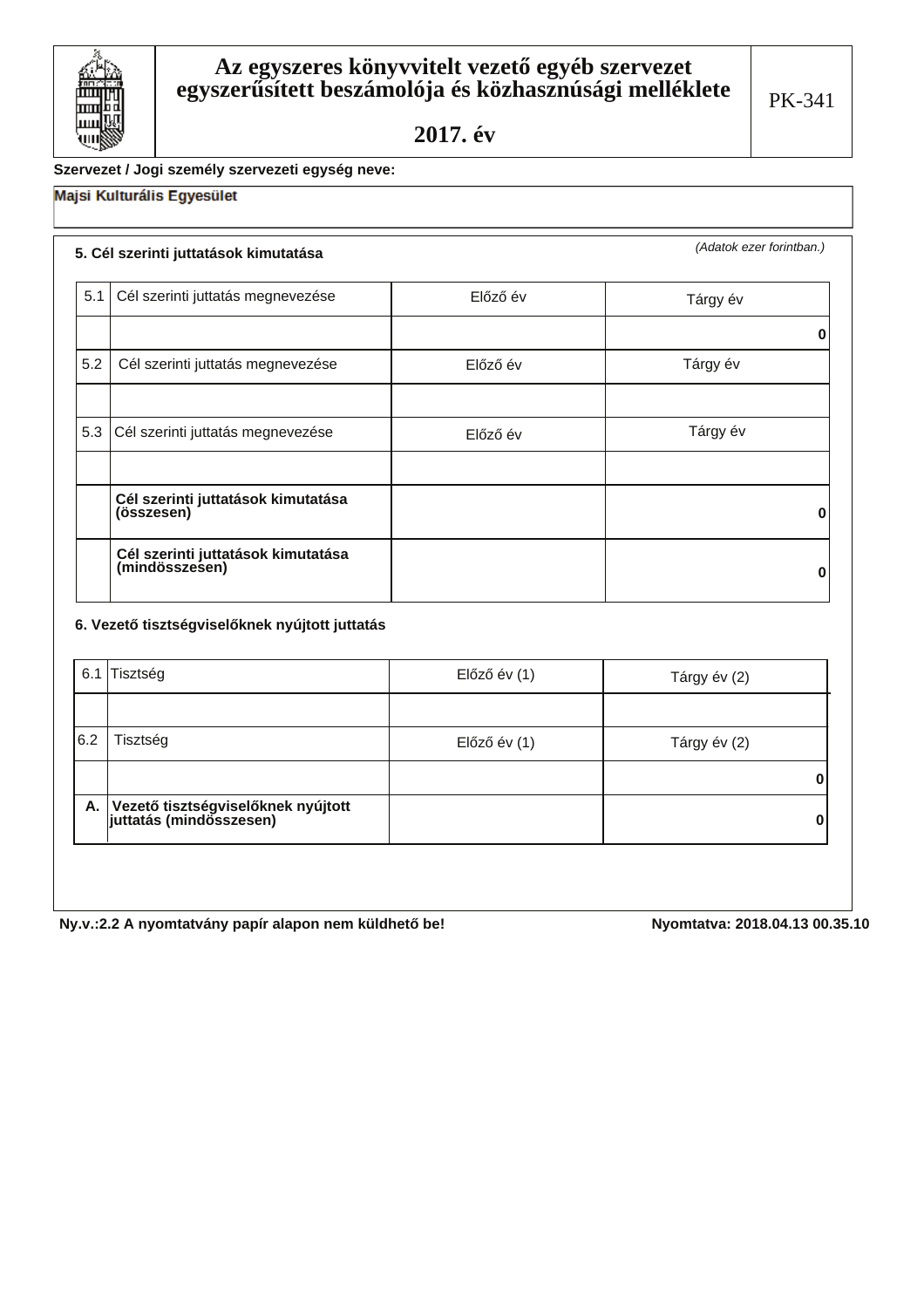

### Szervezet / Jogi személy szervezeti egység neve:

## Majsi Kulturális Egyesület

| Alapadatok                                                                                                                                                                                   | $El$ őző év $(1)$       | Tárgyév (2)    |
|----------------------------------------------------------------------------------------------------------------------------------------------------------------------------------------------|-------------------------|----------------|
| <b>B.</b> Éves összes bevétel                                                                                                                                                                | 573                     | 798            |
| ebből:                                                                                                                                                                                       |                         |                |
| C. A személyi jövedelemadó meghatározott részének az<br>adózó rendelkezése szerinti felhasználásáról szóló<br>1996. évi CXXVI. törvény alapján átutalt összeg                                | 96                      | 87             |
| D. Közszolgáltatási bevétel                                                                                                                                                                  |                         |                |
| E. Normatív támogatás                                                                                                                                                                        |                         |                |
| F. Az Európai Unió strukturális alapjaiból, illetve<br>a Kohéziós Alapból nyújtott támogatás                                                                                                 |                         |                |
| G. Korrigált bevétel [B-(C+D+E+F)]                                                                                                                                                           | 477                     | 711            |
| H. Összes ráfordítás (kiadás)                                                                                                                                                                | 537                     | 537            |
| I. Ebből személyi jellegű ráfordítás                                                                                                                                                         |                         |                |
| J. Közhasznú tevékenység ráfordításai                                                                                                                                                        | 537                     | 487            |
| K. Tárgyévi eredmény                                                                                                                                                                         | 36                      | 261            |
| L. A szervezet munkájában közreműködő közérdekű önkéntes<br>tevékenységet végző személyek száma<br>(a közérdekű önkéntes tevékenységről szóló<br>2005. évi LXXXVIII. törvénynek megfelelően) | 197                     | 118            |
| Erőforrás ellátottság mutatói                                                                                                                                                                | Mutató teljesítése      |                |
|                                                                                                                                                                                              | Igen                    | Nem            |
| Ectv. 32. § (4) a) $[(B1+B2)/2 > 1.000.000, -Ft]$                                                                                                                                            |                         | $ \mathsf{X} $ |
| Ectv. 32. § (4) b) [K1+K2>=0]                                                                                                                                                                | $\vert\mathsf{x}\vert$  |                |
| Ectv. 32. § (4) c) [I1+I2-A1-A2)/(H1+H2)>=0,25]                                                                                                                                              |                         | $ \mathsf{X} $ |
| Társadalmi támogatottság mutatói                                                                                                                                                             | Mutató teljesítése      |                |
| Ectv. 32. § (5) a) [(C1+C2)/(G1+G2) >=0,02]                                                                                                                                                  | $\mathbf{\overline{X}}$ |                |
| Ectv. 32. § (5) b) [(J1+J2)/(H1+H2)>=0,5]                                                                                                                                                    | $\overline{\mathbf{X}}$ |                |
| Ectv. 32. § (5) c) [(L1+L2)/2>= 10 fő]                                                                                                                                                       | $\mathbf{\overline{X}}$ |                |

Ny.v.:2.2 A nyomtatvány papír alapon nem küldhető be!